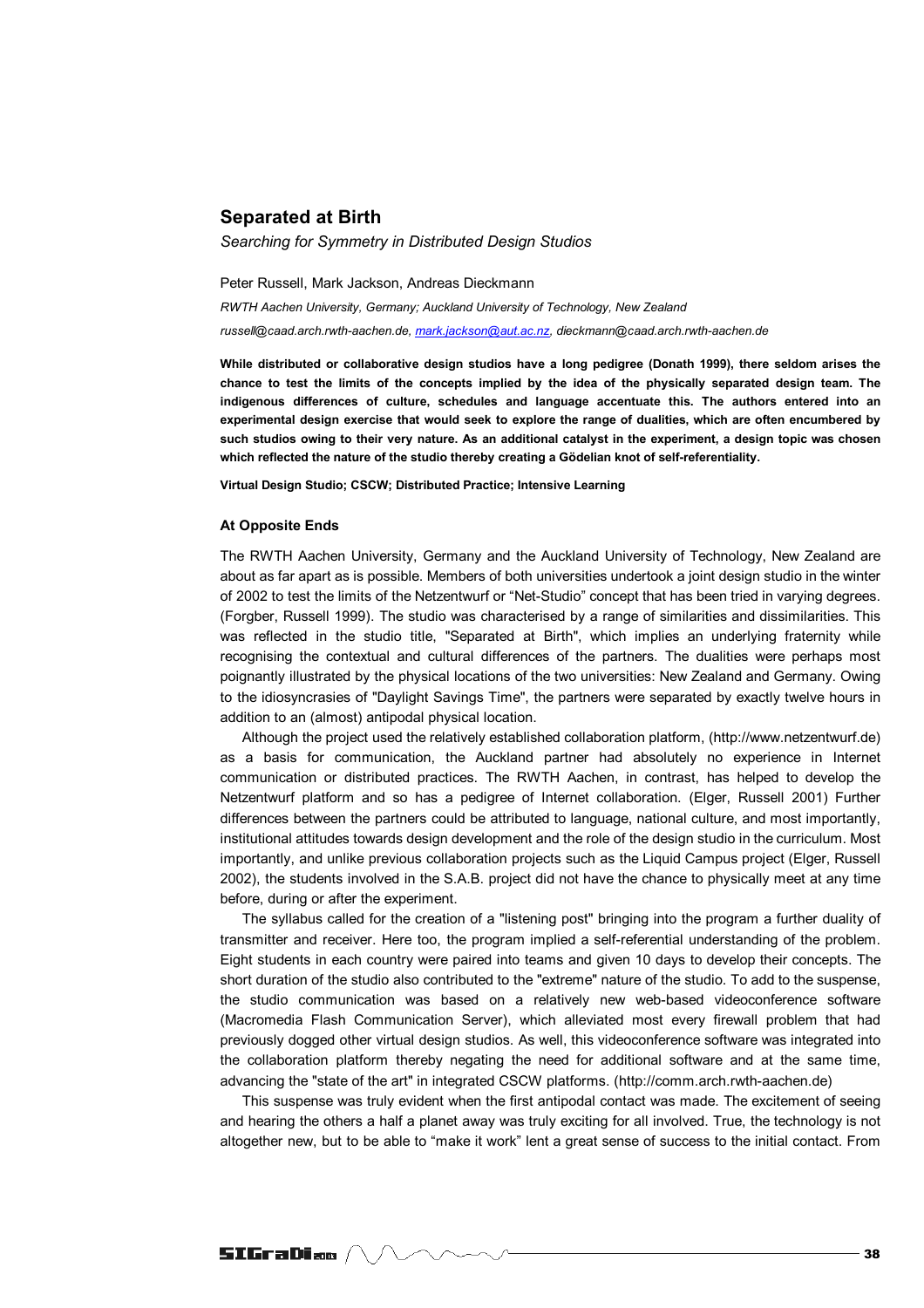the point of initial contact onwards, the students were given "rooms" on the Communication Server where they could communicate together in relative privacy.

The "mid-term" and final reviews were held with all eight student groups and their tutors physically present together. The final review involved a somewhat elaborate setup involving 2 video projectors at each end. (See Figure 1) Two computers were joined using the VNC (virtual network computer) software, which allows the video of one computer to be displayed and controlled by two computers. This setup allowed a projector at each end to display the same webpage. The second projector displayed the videoconference images. That is, one computer was for communication, and one for content. The other review sessions ran as parallel conferences with 8 - 10 sessions occurring simultaneously in time and parallel in space. (See Figure 2)





Fig1: Web-Review Hardware Configuration Fig2: Desk Crits in Collaborative Environments

## **Common Ends**

Because of the symmetrical time difference, the students were able to use the "ping-pong" method (Schnabel, Kvan 2002). This meant meeting at around 7, whether it be day or night in order to pass off the design to the partner on the other side of the planet. In this system, the one partner had just completed a days' work and then passed the design onto the second person, who had then had 10-12 hours to work on it before returning it. This process was fruitful, but extremely taxing on the students. In post-studio discussions with the students, many felt that the format was fecund, but was not sustainable for longer periods. It was often hard for students to sleep, knowing that the project was being advanced – the communication between the partners took place at all hours of the day and night.

The design studio tradition at each university provided perhaps the biggest difference to deal with. One university advocates a very pragmatic and technical approach to design problems while the other promotes a more conceptual way of solving design problems. This was, in contrast to initial expectations, a source of inspiration for most of the student teams. They stated afterwards, that they rarely had the chance to discuss their design ideas in any other terms than those of their home institution. The differences took some time to adjust to, but proved to be advantageous, as were most of the dissimilarities.

The character of the teams was also embellished by the predominance of one or the other gender at both universities. The age and professional development of the participants also played a large role in the roles the individual students took in their own teams. Interestingly, the decision to conduct the studio in English resulted in the majority of the "German" students (that is, the students in Germany) being either